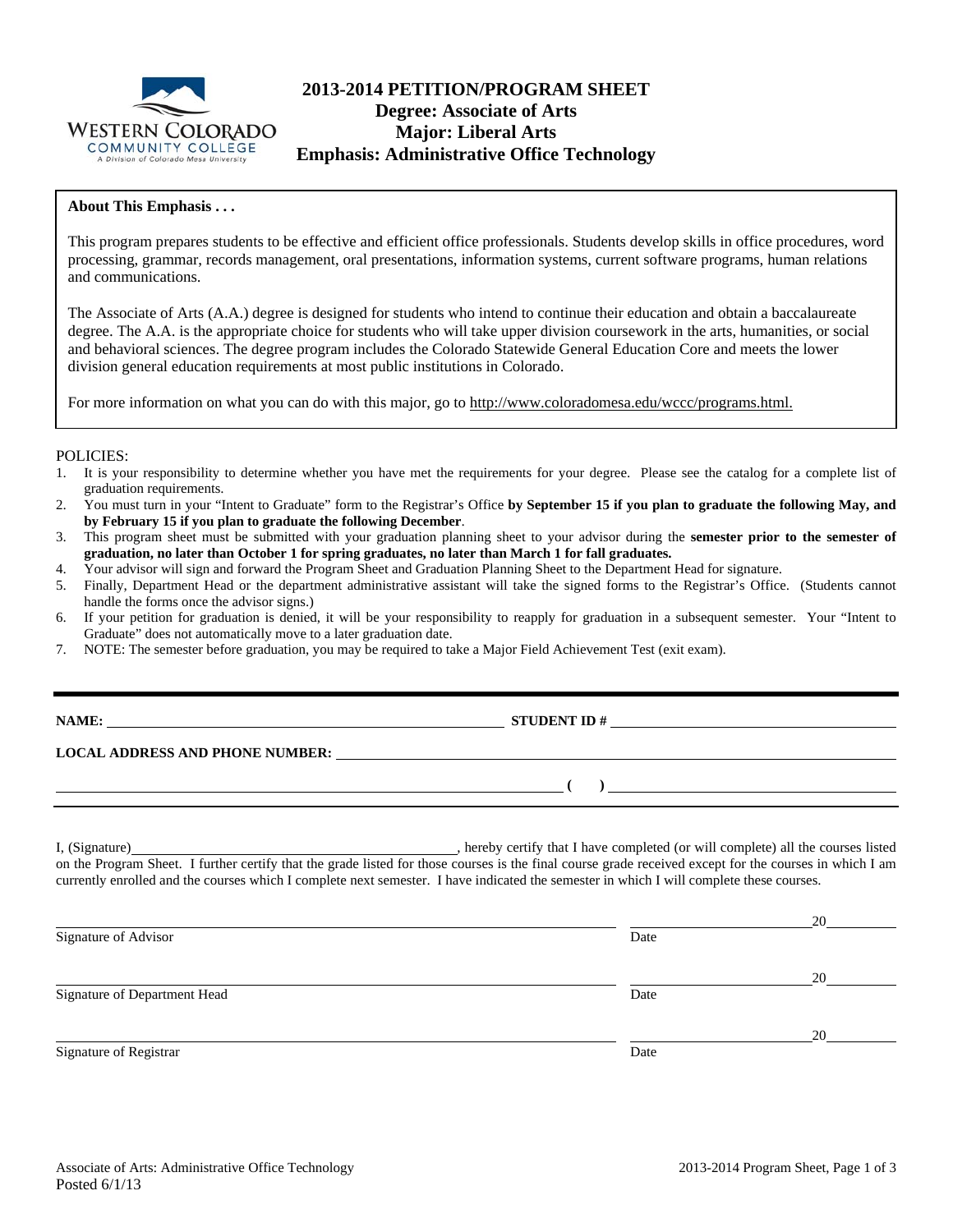Degree Requirements:

- 60 semester hours total  $(A$  minimum of  $16$  taken at fewer than two semesters)
- 2.00 cumulative GPA or higher in all CMU coursework. of "C" or better must be earned toward the major content
- A grade of "C" or higher must be earned in all general courses in order to be accepted for the transfer under Transfer Agreements.
- Pre-collegiate courses (usually numbered below 100) used for graduation.
- A student must follow the CMU graduation requirem from  $1$ ) the program sheet for the major in effect at the the t student officially declares a major; or  $2$ ) a program sh major approved for a year subsequent to the year during student officially declares the major and is approved by the department head. Because a program may hav specific to the degree, the student should check with advisor for additional criteria. It is the student's resp be aware of, and follow, all requirements for the degi pursued. Any exceptions or substitutions must be ap student's faculty advisor and Department Head.
- When filling out the program sheet a course can be u
- See the "Undergraduate Graduation Requirements" in for additional graduation information.

**GENERAL EDUCATION REQUIREMENTS** (31 sem See the current catalog for a list of courses that fulfill the below. If a course is on the general education list of optio requirement for your major, you must use it to fulfill the n requirement and make a different selection within the gene requirement.

| Course No Title                                                                                                                                                   |        |  | Sem.hrs Grade Term/Trns |  |  |  |
|-------------------------------------------------------------------------------------------------------------------------------------------------------------------|--------|--|-------------------------|--|--|--|
| <b>English</b> (6 semester hours, must receive a grade of "C" or better and<br>must be completed by the time the student has 60 semester hours.)                  |        |  |                         |  |  |  |
| <b>ENGL 111 English Composition</b><br><b>ENGL 112 English Composition</b>                                                                                        | 3<br>3 |  |                         |  |  |  |
| <b>Math:</b> MATH 110 or higher (3 semester hours, must receive a grade<br>of "C" or better, must be completed by the time the student has 60<br>semester hours.) |        |  |                         |  |  |  |

 $MATH 1$ <sub>\_\_\_\_</sub> \_\_

| CMU in no                                                                                                             | Course No Title             |                                                                                             |                              |                        | Sem.hrs Grade Term/Trns                            |
|-----------------------------------------------------------------------------------------------------------------------|-----------------------------|---------------------------------------------------------------------------------------------|------------------------------|------------------------|----------------------------------------------------|
| ork and a grade<br>ntent area                                                                                         |                             | <b>Humanities</b> (3 semester hours)                                                        |                              |                        |                                                    |
| al education<br>the Core                                                                                              |                             | Social and Behavioral Sciences (6 semester hours)                                           | 3                            |                        |                                                    |
| ) cannot be                                                                                                           |                             |                                                                                             | 3                            | and the company of the |                                                    |
| nents either<br>he time the<br>heet for the<br>ing which the                                                          |                             | <b>Natural Sciences</b> (7 semester hours, one course must include a lab)                   |                              |                        |                                                    |
| for the student<br>e requirements<br>the faculty                                                                      | HIST                        | <b>History:</b> (3 semester hours)                                                          |                              |                        |                                                    |
| ponsibility to<br>ree being<br>proved by the                                                                          |                             | <b>Fine Arts:</b> (3 semester hours)                                                        |                              |                        |                                                    |
| used only once.<br>in the catalog                                                                                     |                             | <b>OTHER LOWER DIVISION REQUIRMENTS (5 semester hours)</b><br>Wellness (2 semester hours)   |                              |                        |                                                    |
|                                                                                                                       |                             | KINE 100 Health and Wellness                                                                | $\mathbf{1}$<br>$\mathbf{1}$ |                        | <u> 1989 - Johann Barnett, francuski politik (</u> |
| ester hours)<br>requirements<br>ons and a                                                                             |                             | Applied Studies (3 semester hours)                                                          |                              |                        |                                                    |
| najor<br>eral education                                                                                               |                             | <b>ADMINISTRATIVE OFFICE TECHNOLOGY EMPHASIS</b><br><b>REQUIREMENTS</b> (27 Semester Hours) |                              |                        |                                                    |
| rade Term/Trns                                                                                                        | <b>Required Courses</b>     |                                                                                             |                              |                        |                                                    |
|                                                                                                                       | <b>ACCT 201</b>             | Principles of Financial Acct                                                                | 3                            |                        |                                                    |
| r better and                                                                                                          | <b>BUGB 211</b>             | <b>Business Communications</b>                                                              | 3                            |                        |                                                    |
| er hours.)                                                                                                            | <b>CISB 101</b>             | <b>Business Info Technology</b>                                                             | 3                            |                        |                                                    |
|                                                                                                                       | <b>MANG 201</b>             | Principles of Management                                                                    | 3                            |                        |                                                    |
| <u> a serie de la construcción de la construcción de la construcción de la construcción de la construcción de la </u> | OFAD 153                    | Word Processing                                                                             | $\mathfrak{Z}$               |                        |                                                    |
|                                                                                                                       | OFAD 201                    | Office Procedures                                                                           | 3                            |                        | $\overline{\phantom{a}}$                           |
| ceive a grade<br>nt has 60                                                                                            | OFAD 202                    | Records Management                                                                          | 3                            |                        |                                                    |
|                                                                                                                       | <b>Restricted Electives</b> |                                                                                             |                              |                        |                                                    |
|                                                                                                                       | <b>OFAD</b>                 | Electives (see below)                                                                       | 6                            |                        |                                                    |

#### **OFAD Restricted Electives**

| <b>OFAD 120</b> | <b>Internet and Social Networking</b>                              |        |
|-----------------|--------------------------------------------------------------------|--------|
| <b>OFAD 125</b> | <b>Multimedia and Web Editing</b>                                  |        |
| <b>OFAD 221</b> | <b>Voice Recognition and Business Editing</b>                      |        |
| <b>OFAD 267</b> | <b>Presentation, Publishing &amp; Desk Top Management Software</b> |        |
| <b>OFAD 269</b> | <b>Complete PC Database</b>                                        |        |
| <b>OFAD 208</b> | <b>Spreadsheets</b>                                                |        |
| <b>OFAD 291</b> | <b>Service Learning</b>                                            | $3-12$ |